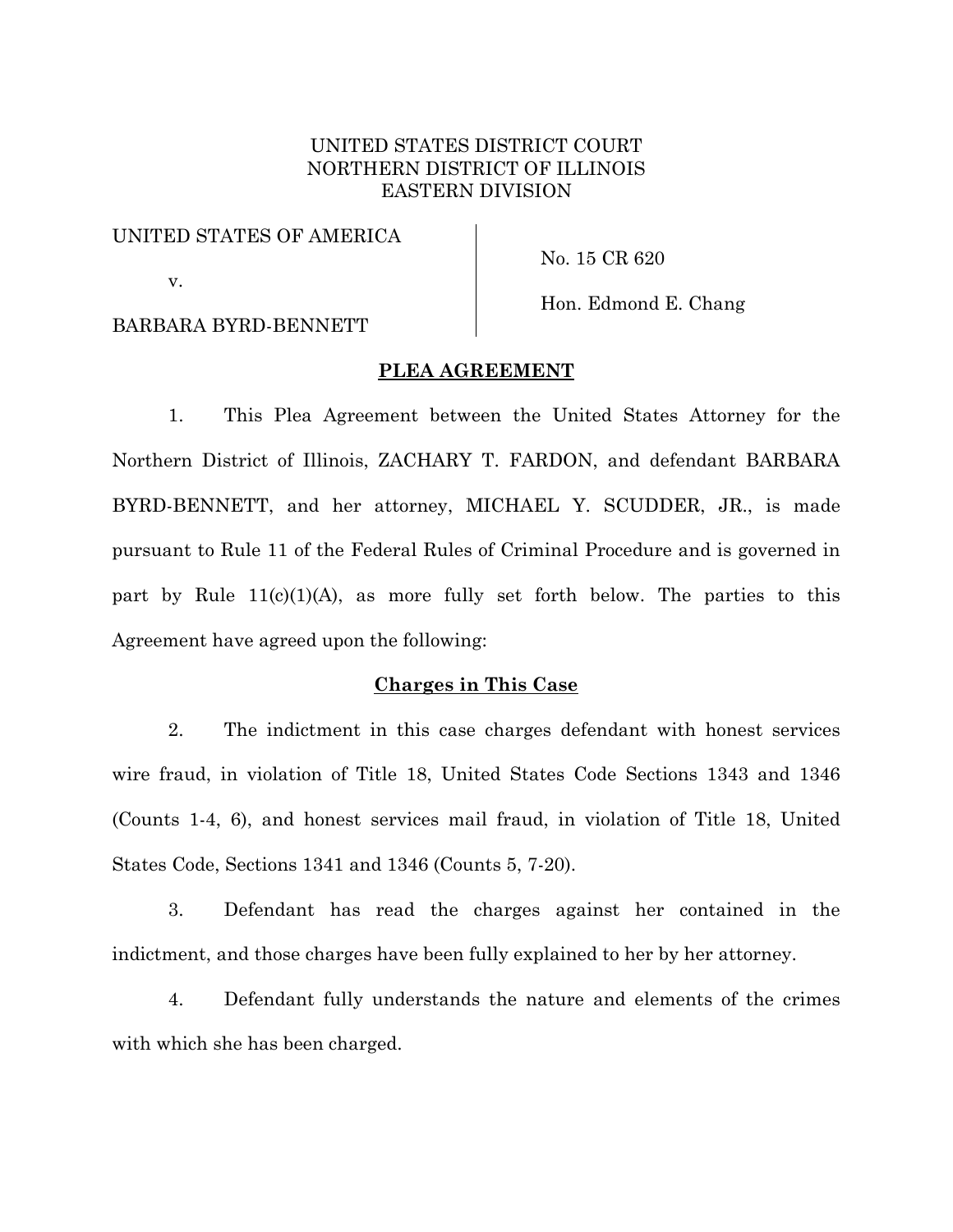#### **Charge to Which Defendant Is Pleading Guilty**

5. By this Plea Agreement, defendant agrees to enter a voluntary plea of guilty to the following count of the indictment: Count Two, which charges defendant with honest services wire fraud, in violation of Title 18, United States Code, Sections 1343 and 1346.

#### **Factual Basis**

6. Defendant will plead guilty because she is in fact guilty of the charge contained in Count Two of the indictment. In pleading guilty, defendant admits the following facts and that those facts establish her guilt beyond a reasonable doubt, and constitute relevant conduct pursuant to Guideline § 1B1.3:

BYRD-BENNETT was employed as a consultant with the Chicago Public Schools from approximately May 1, 2012 until October 12, 2012, when she became the Chief Executive Officer and General Superintendent of CPS. She was an agent of CPS during the entirety of her employment with CPS. She owed a duty of honest services to CPS and the Board of Education of the City of Chicago in the performance of her public duties. BYRD-BENNETT understood that she could not have an economic interest in any vendor contracts with the CBOE once she became a consultant for CPS. She also understood that she could not receive any private or financial benefits for herself or her family in connection with any vendor contracts with CPS.

Gary Solomon and Thomas Vranas owned and operated The SUPES Academy, LLC, and Synesi Associates, LLC (collectively, the "SUPES Entities"),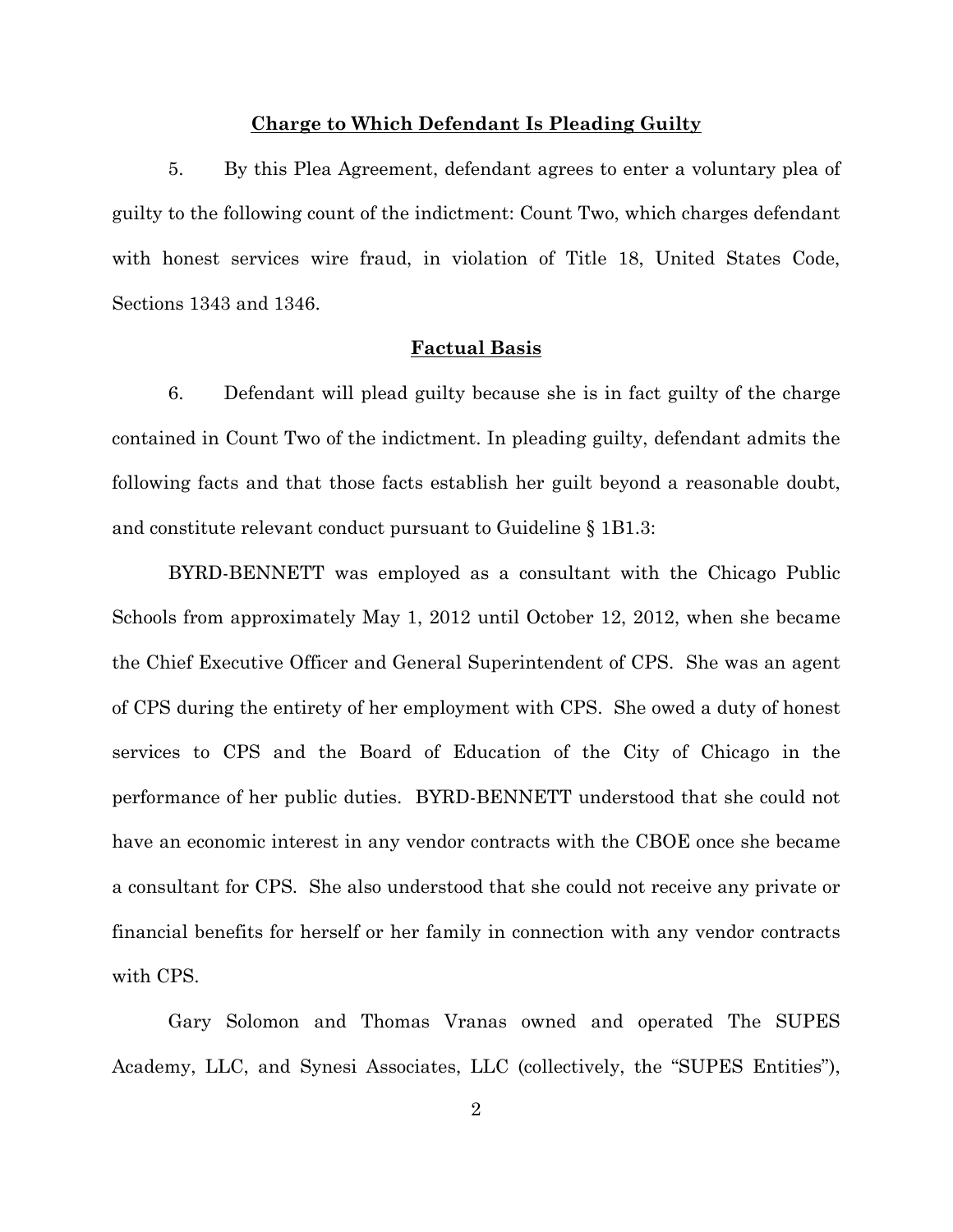which offered education-related services to the public education industry. From approximately the summer of 2011 until approximately April 30, 2012, BYRD-BENNETT was a paid consultant for the SUPES Entities.

In or about December 2011, Solomon, Vranas, and The SUPES Academy, LLC entered into a contract with Organization A to provide a leadership development program for CPS network chiefs, which program became known as the Chicago Executive Leadership Academy, or CELA. From approximately December 2011 until approximately July 2012, CELA was funded by a grant of approximately \$380,000 from Organization A and approximately \$25,000 from CPS. BYRD-BENNETT served as Master Teacher and coach for CELA.

Beginning no later than in or about April 2012, and continuing until at least April 2015, at Chicago, in the Northern District of Illinois, Eastern Division, and elsewhere, BYRD-BENNETT, together with Solomon, Vranas, and the SUPES Entities, knowingly devised, intended to devise, and participated in a scheme to defraud and to obtain money and property from CPS by means of materially false and fraudulent pretenses, representations, and promises, and by concealment of material facts, and to defraud and deprive CPS and the Chicago Board of Education of their right to the honest services of BYRD-BENNETT through bribery and kickbacks.

Specifically, BYRD-BENNETT solicited and agreed to accept bribes and kickbacks in the form of personal financial benefits from and future employment with Solomon, Vranas, and the SUPES Entities, in exchange for acts in BYRD-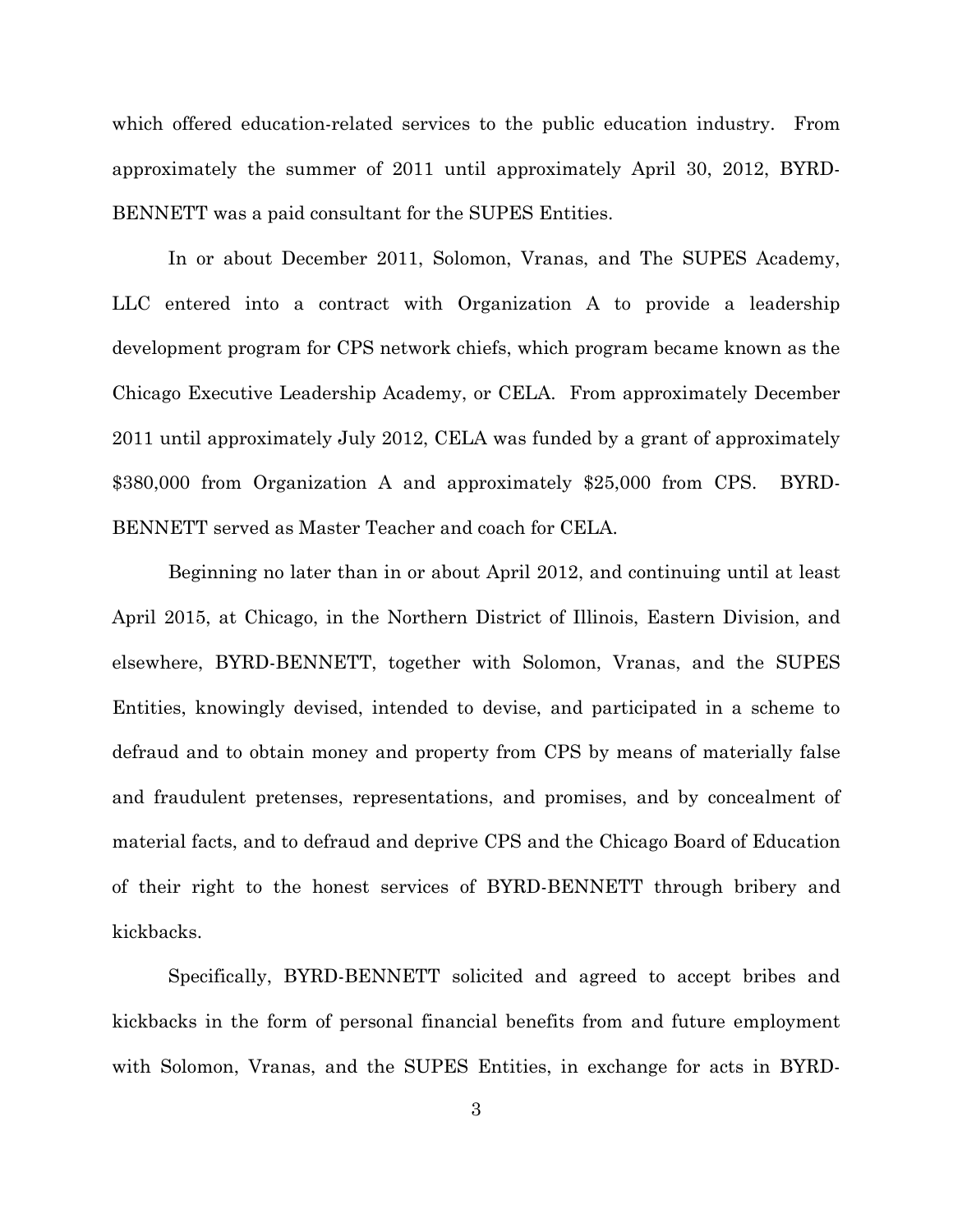BENNETT's official CPS capacity that were designed to promote and bring about the awarding of CPS contracts to the SUPES Entities.

In April and May of 2012, Vranas, on behalf of Solomon and the SUPES Entities, and BYRD-BENNETT executed a Consulting Agreement in which Solomon, Vranas, and the SUPES Entities agreed to give BYRD-BENNETT a percentage of the gross revenues of any contracts awarded to the SUPES Entities if, among other things, BYRD-BENNETT provided sales services for the contract. BYRD-BENNETT understood that such contracts included those to be awarded by CPS.

BYRD-BENENTT performed acts in her official CPS capacity in order to promote and bring about the awarding of CPS contracts to the SUPES Entities. Among other things, BYRD-BENNETT introduced Synesi Employee A to CPS employees to plan for external school diagnostic reviews and falsely represented that she was receiving no financial benefit from the use of the diagnostic review. BYRD-BENNETT provided information to Solomon and Vranas regarding Requests for Proposals to be issued by the CBOE in an effort to give the SUPES Entities an advantage over their competitors. BYRD-BENNETT also persuaded Vendor A, which operated alternative schools within CPS, to serve as a sponsor for The SUPES Academy in August 2012.

Throughout the summer and fall of 2012 and in her official CPS Capacity, BYRD BENNETT participated in a number of meetings with representatives of Organization A, where she presented her idea to further expand CELA to include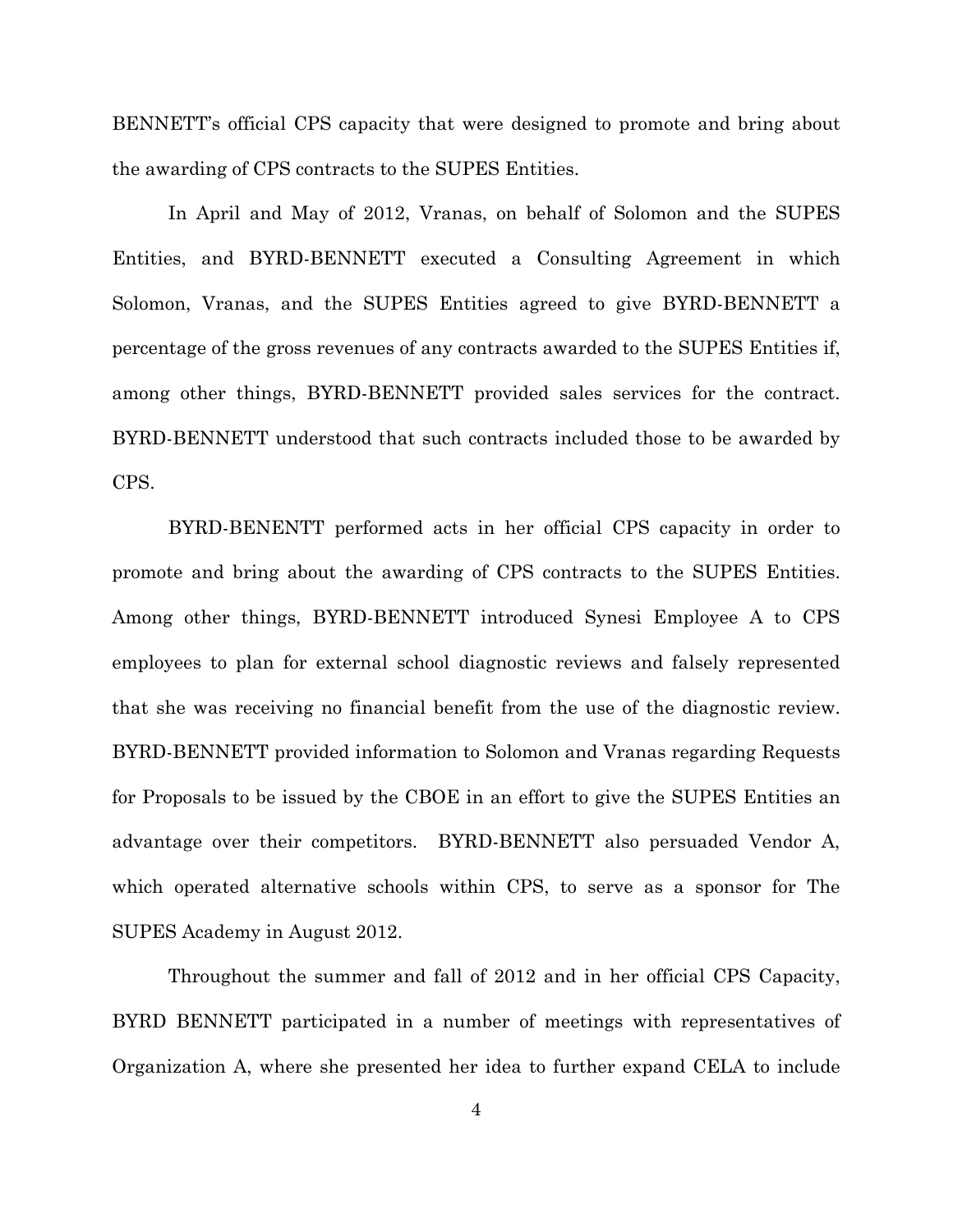school principals for the 2012-2013 school year. BYRD-BENNETT repeatedly requested funding from Organization A to fund CELA for the 2012-2013 school year and its expansion to principals. At Solomon's direction, BYRD-BENNETT asked Official A to request funding from Organization A for CELA and its expansion. BYRD-BENNETT directed CPS employees to identify funding within CPS to cover the costs of an expansion of CELA and to steer contracts for The SUPES Academy through the CPS procurement process in 2012 and 2013.

On or about October 24, 2012, the CBOE approved a \$2.09 million, solesource contract for The SUPES Academy for leadership development services, including an expansion of CELA to principals. Under the terms of her Consulting Agreement, BYRD-BENNETT understood that Solomon, Vranas, and the SUPES Entities would pay her 10% of the gross value of the October 24, 2012 contract.

In her official CPS capacity, BYRD-BENNETT directed additional expansions of CELA and requested funding for and CBOE approval of contracts for The SUPES Academy, including (1) a \$225,000 settlement payment to The SUPES Academy, which was approved by the CBOE on or about January 23, 2013; (2) a \$225,000 contract extension of the October 24, 2012 contract, which was approved by the CBOE on or about January 23, 2013; and (3) a \$20.5 million sole-source contract for leadership development services, which was approved by the CBOE on or about June 26, 2013.

BYRD-BENNETT understood that Solomon, Vranas, and the SUPES Entities created and funded financial accounts for the benefit of Relative A and Relative B of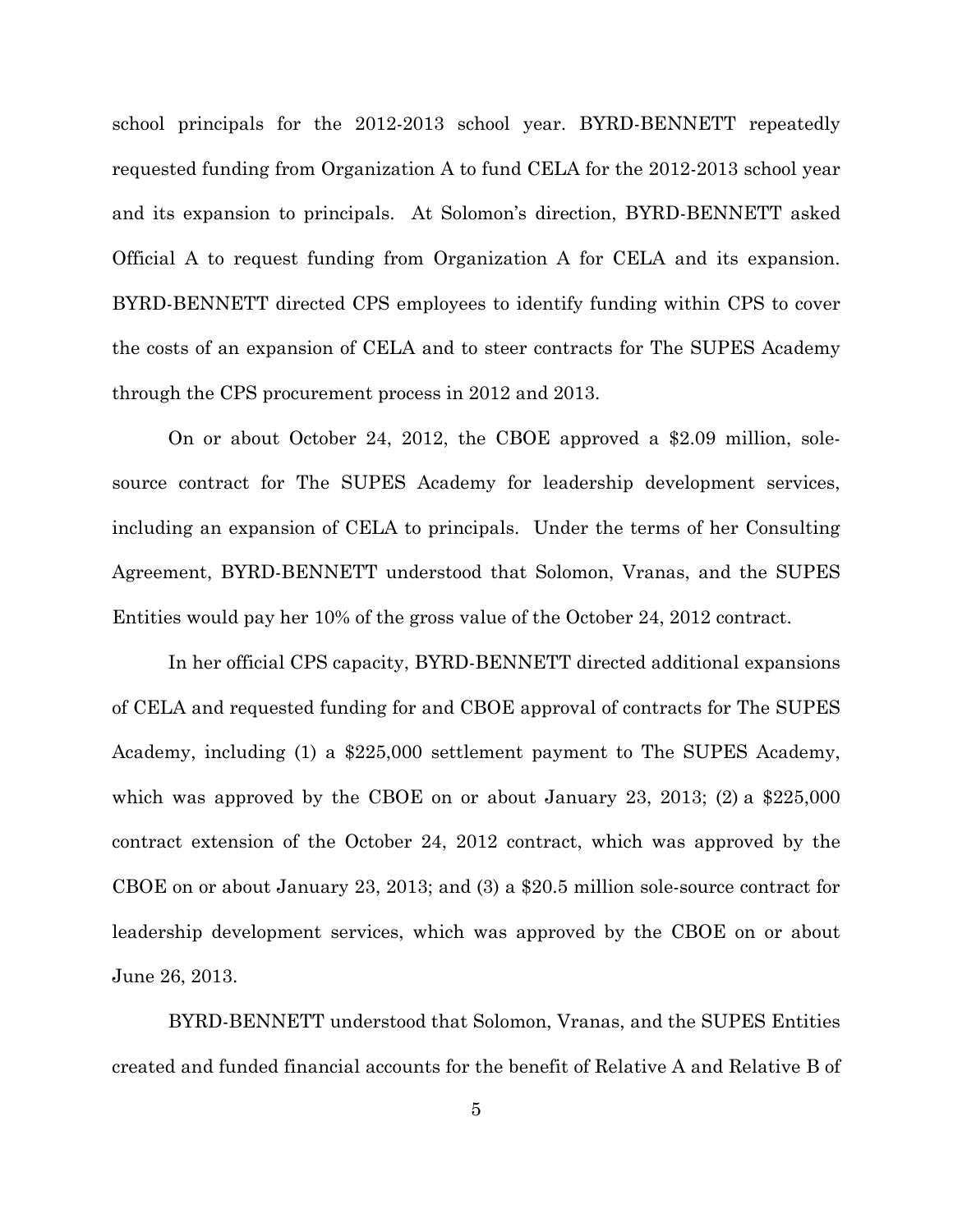BYRD-BENNETT. Based on her conversations and communications with Solomon, BYRD-BENNETT understood that these accounts contained payments owed to BYRD-BENNETT, pursuant to her Consulting Agreement, for her official actions at CPS leading to the award of the October 24, 2012 contract to The SUPES Academy, as well as contracts awarded by other school districts to the SUPES Entities.

BYRD-BENNETT eventually understood that Solomon, Vranas, and the SUPES Entities intended to hold the payments for her official actions leading to the October 24, 2012 contract and pursuant to the concealed Consulting Agreement until after her employment with CPS ended and to make these payments a "signing bonus" upon her return to employment with the SUPES Entities. Solomon told BYRD-BENNETT that the accounts for Relative A and Relative B contained approximately \$127,000 each, which funds represented approximately 10% of the gross proceeds of the October 24, 2012 contract, in addition to funds the SUPES Entities owed to BYRD-BENNETT for work performed in other school districts prior to her employment with CPS.

BYRD-BENNETT did not receive any payments from Solomon, Vranas, or the SUPES Entities or any trust relating to the SUPES contracts while employed at CPS or thereafter. Instead, BYRD-BENNETT expected to receive, following her employment with CPS, (1) employment with the SUPES Entities; (2) financial accounts for Relative A and Relative B; and (3) a signing bonus consistent with those received by other superintendents when they became consultants, and thus worth hundreds of thousands of dollars.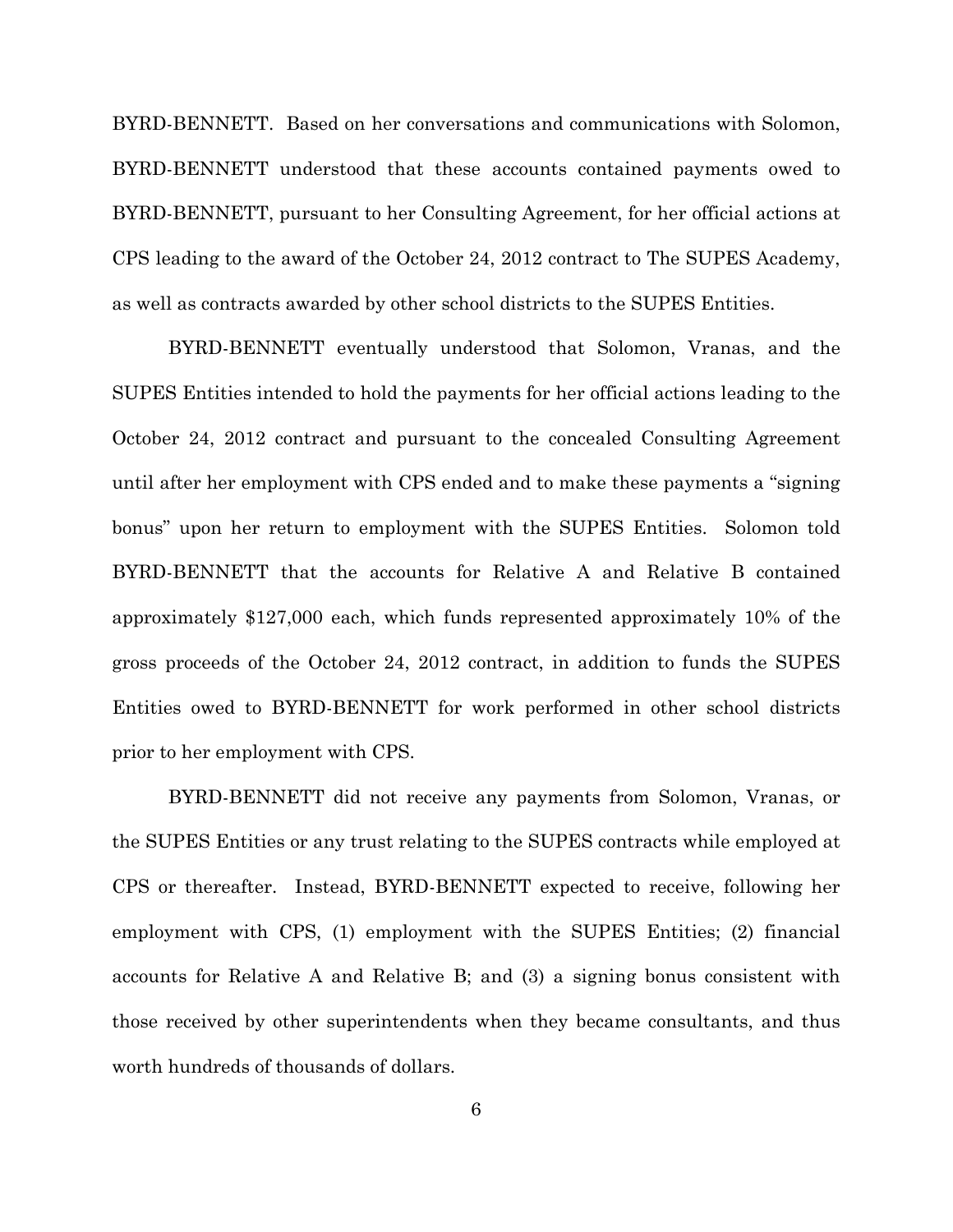BYRD-BENNETT also accepted numerous items of value from Solomon, Vranas, and the SUPES Entities, such as basketball tickets, baseball tickets, meals, and other personal items in exchange for BYRD-BENNETT using her official CPS position to ensure that the SUPES Entities kept and expanded their contracts with CPS and obtained additional contracts with CPS in the future.

BYRD-BENNETT, Solomon, Vranas, and the SUPES Entities concealed the Consulting Agreement and BYRD-BENNETT's continued financial interest in the SUPES Entities from CPS and the CBOE. In particular, Solomon and the SUPES Entities provided a letter to BYRD-BENNETT that falsely purported to terminate her Consulting Agreement with The SUPES Academy effective April 30, 2012. BYRD-BENNETT also falsely represented in her Statement of Financial Interests filed with the CBOE each year from 2012 through 2014 that the CBOE did not award any work, business or contracts to any person or entity in which she or a relative had an economic interest.

BYRD-BENNETT, Solomon, Vranas, and the SUPES Entities concealed, misrepresented and hid, and caused to be concealed, misrepresented and hidden, the existence and purpose of the scheme, and acts done in furtherance of the scheme.

On or about June 15, 2012, in the Northern District of Illinois, Eastern Division, and elsewhere, BYRD-BENNETT, together Solomon and Vranas, for the purpose of executing the above-described scheme, knowingly caused to be transmitted by means of a wire communication in interstate commerce, certain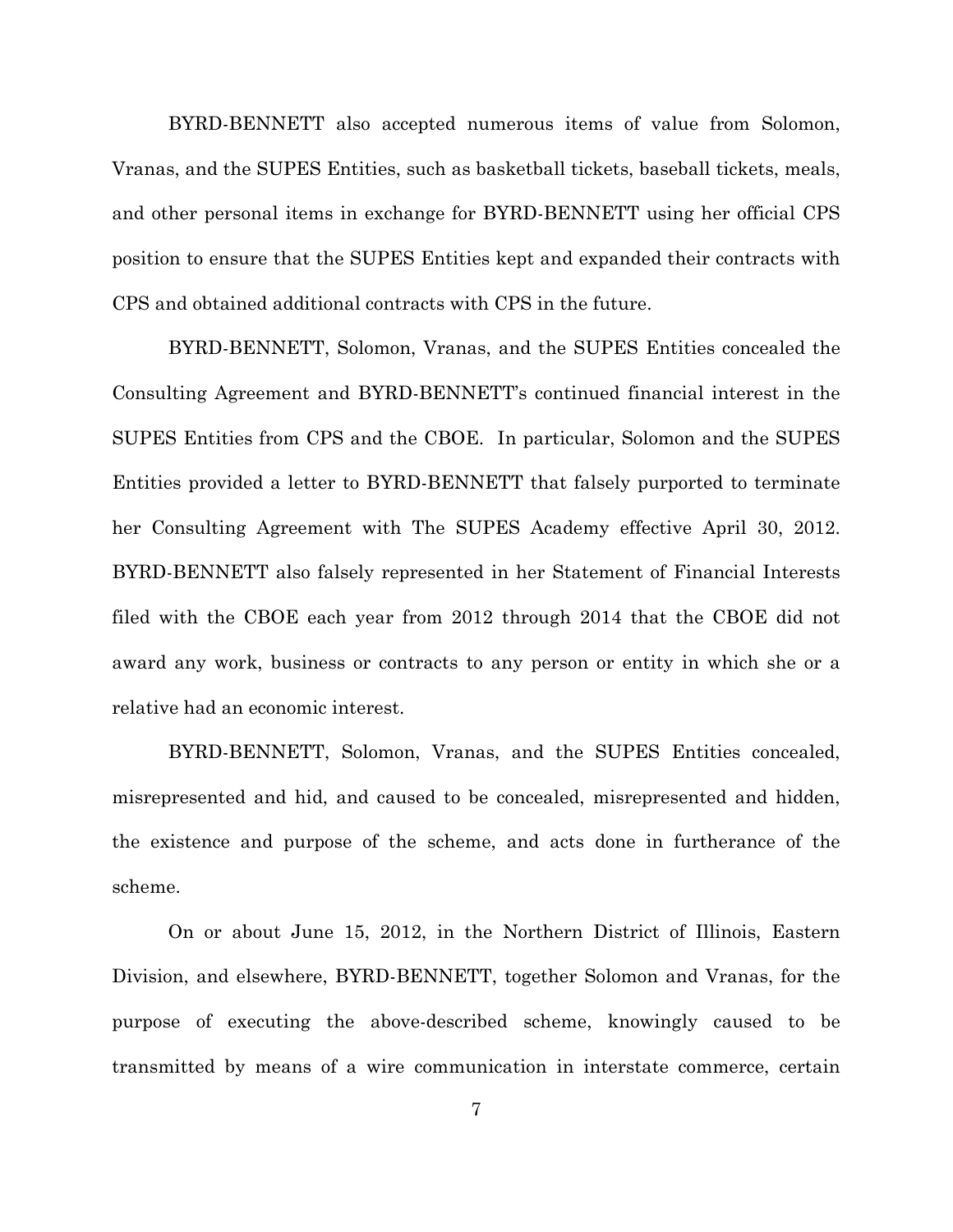signs, signals and sounds, namely, an email from BYRD-BENNETT to Solomon, with a copy sent to Vranas, containing an email chain with a discussion of an expansion of CELA and stating, in part, "I will work hard to get us this and expanded work[,]" in violation of Title 18, United States Code, Section 1343 and 1346.

7. The foregoing facts are set forth solely to assist the Court in determining whether a factual basis exists for defendant's plea of guilty, and are not intended to be a complete or comprehensive statement of all the facts within defendant's personal knowledge regarding the charged crimes and related conduct.

#### **Maximum Statutory Penalties**

8. Defendant understands that the charge to which she is pleading guilty carries the following statutory penalties:

a. A maximum sentence of 20 years' imprisonment. This offense also carries a maximum fine of \$250,000, or twice the gross gain or gross loss resulting from that offense, whichever is greater. Defendant further understands that the judge also may impose a term of supervised release of not more than three years.

b. Defendant further understands that the Court must order restitution to the victims of the offense in an amount determined by the Court.

c. In accord with Title 18, United States Code, Section 3013, defendant will be assessed \$100 on the charge to which she has pled guilty, in addition to any other penalty or restitution imposed.

8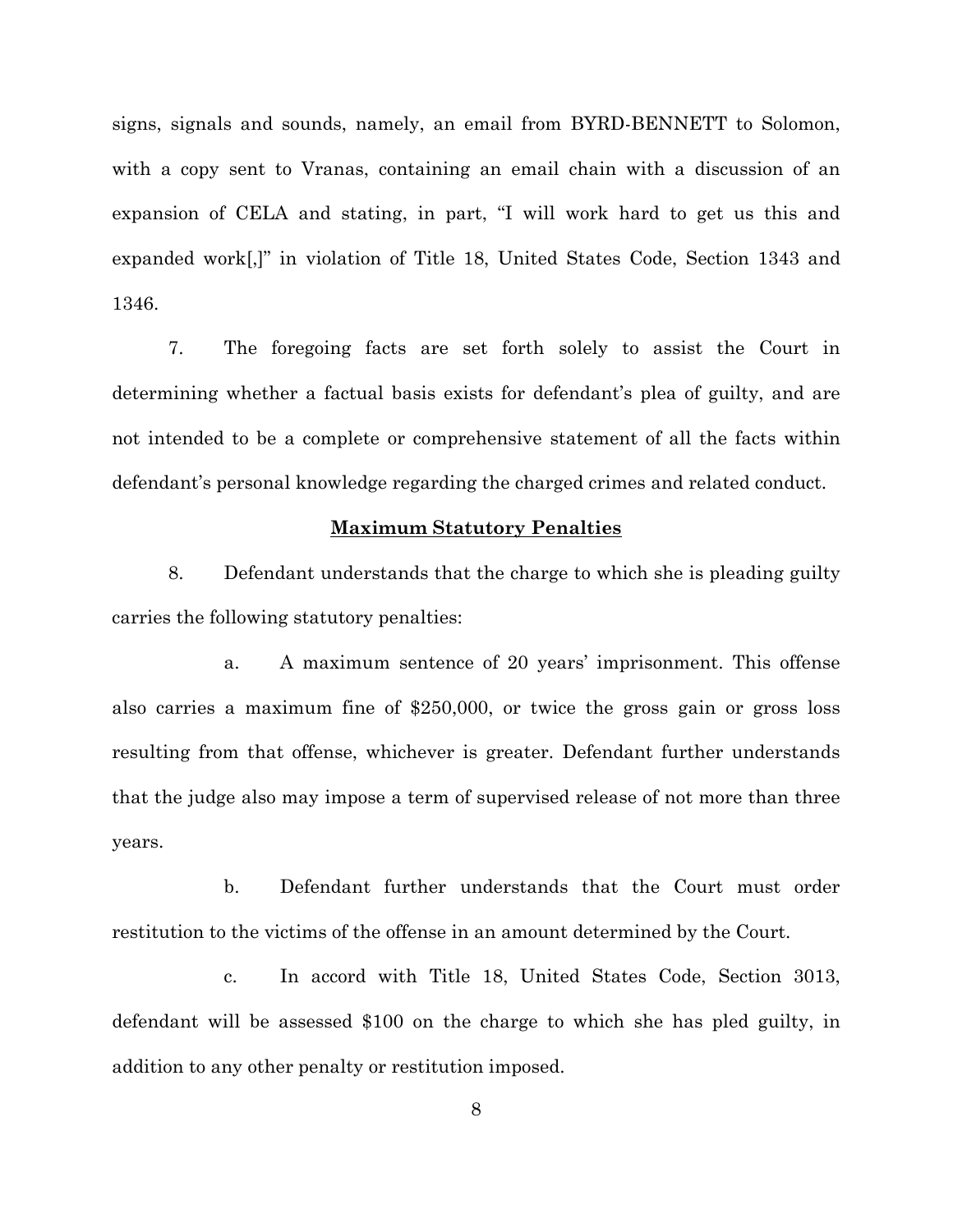#### **Sentencing Guidelines Calculations**

9. Defendant understands that in imposing sentence the Court will be guided by the United States Sentencing Guidelines. Defendant understands that the Sentencing Guidelines are advisory, not mandatory, but that the Court must consider the Guidelines in determining a reasonable sentence.

10. For purposes of calculating the Sentencing Guidelines, the parties agree on the following points:

a. **Applicable Guidelines**. The Sentencing Guidelines to be considered in this case are those in effect at the time of sentencing. The following statements regarding the calculation of the Sentencing Guidelines are based on the Guidelines Manual that will be in effect as of November 2015.

## b. **Offense Level Calculations**.

i. The base offense level is 14, pursuant to Guideline § 2C1.1(a)(1), because defendant was a public official.

ii. Pursuant to Guideline § 2C1.1(b)(2), because the value of the property obtained exceeded \$5,000, the base offense level is increased by the number of levels from the table in Guideline § 2B1.1. Pursuant to Guideline  $\S 2B1.1(b)(1)(I)$ , the base offense level is increased by 16 because the value of the property obtained was more than \$1,500,000 but less than \$3,500,000.

iii. Pursuant to Guideline § 2C1.1(b)(3), the base offense level is increased by 4 levels because the offense involved a public official in a high-level decision-making or sensitive position.

9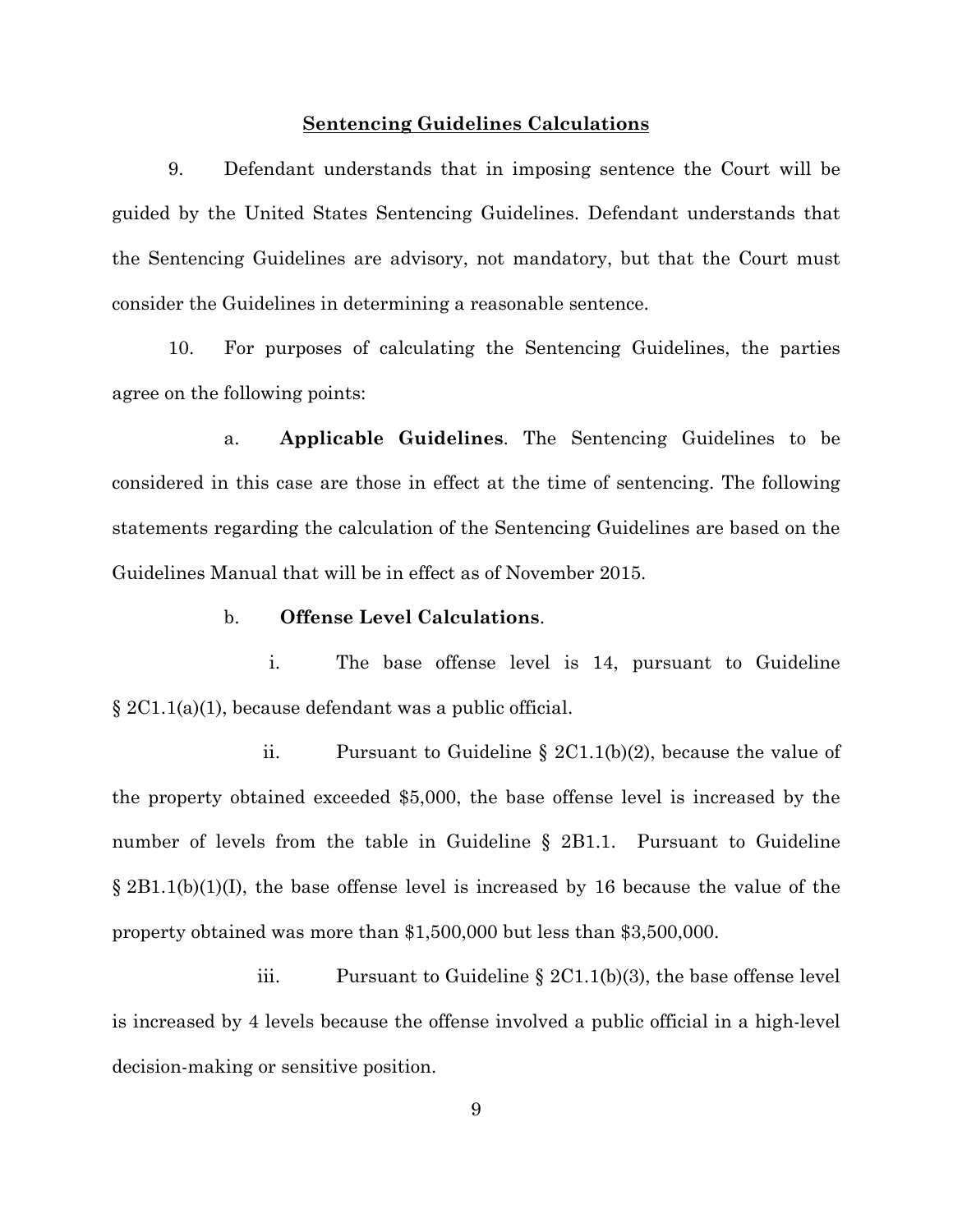iv. It is the government's position that pursuant to Guideline § 3C1.1, the base offense level is increased by 2 levels because the defendant attempted to obstruct justice with respect to the offense of conviction and relevant conduct. Defendant reserves the right to argue that this enhancement does not apply.

v. Defendant has clearly demonstrated a recognition and affirmative acceptance of personal responsibility for her criminal conduct. If the government does not receive additional evidence in conflict with this provision, and if defendant continues to accept responsibility for her actions within the meaning of Guideline § 3E1.1(a), including by furnishing the United States Attorney's Office and the Probation Office with all requested financial information relevant to her ability to satisfy any fine or restitution that may be imposed in this case, a two-level reduction in the offense level is appropriate.

vi. In accord with Guideline § 3E1.1(b), defendant has timely notified the government of her intention to enter a plea of guilty, thereby permitting the government to avoid preparing for trial and permitting the Court to allocate its resources efficiently. Therefore, as provided by Guideline § 3E1.1(b), if the Court determines the offense level to be 16 or greater prior to determining that defendant is entitled to a two-level reduction for acceptance of responsibility, the government will move for an additional one-level reduction in the offense level.

c. **Criminal History Category**. With regard to determining defendant's criminal history points and criminal history category, based on the facts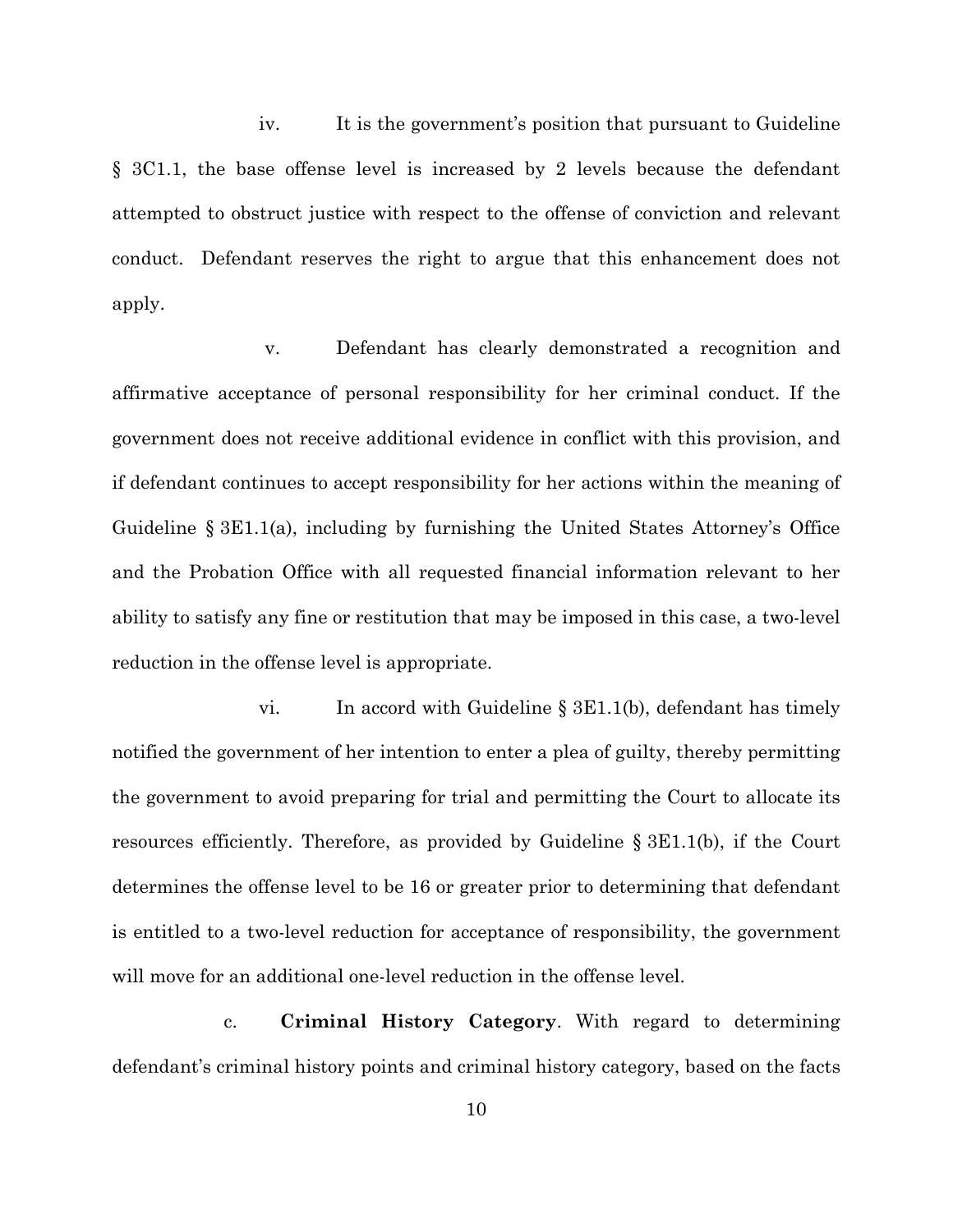now known to the government, defendant's criminal history points equal zero and defendant's criminal history category is I.

d. **Anticipated Advisory Sentencing Guidelines Range**. Therefore, based on the facts now known to the government, it is the government's position that the anticipated offense level is 33, which, when combined with the anticipated criminal history category of I, results in an anticipated advisory sentencing guidelines range of 135 to 168 months' imprisonment, in addition to any supervised release, fine, and restitution the Court may impose.

e. Defendant and her attorney and the government acknowledge that the above guidelines calculations are preliminary in nature, and are nonbinding predictions upon which neither party is entitled to rely. Defendant understands that further review of the facts or applicable legal principles may lead the government to conclude that different or additional guidelines provisions apply in this case. Defendant understands that the Probation Office will conduct its own investigation and that the Court ultimately determines the facts and law relevant to sentencing, and that the Court's determinations govern the final guideline calculation. Accordingly, the validity of this Agreement is not contingent upon the probation officer's or the Court's concurrence with the above calculations, and defendant shall not have a right to withdraw her plea on the basis of the Court's rejection of these calculations.

f. Both parties expressly acknowledge that this Agreement is not governed by Fed. R. Crim. P.  $11(c)(1)(B)$ , and that errors in applying or interpreting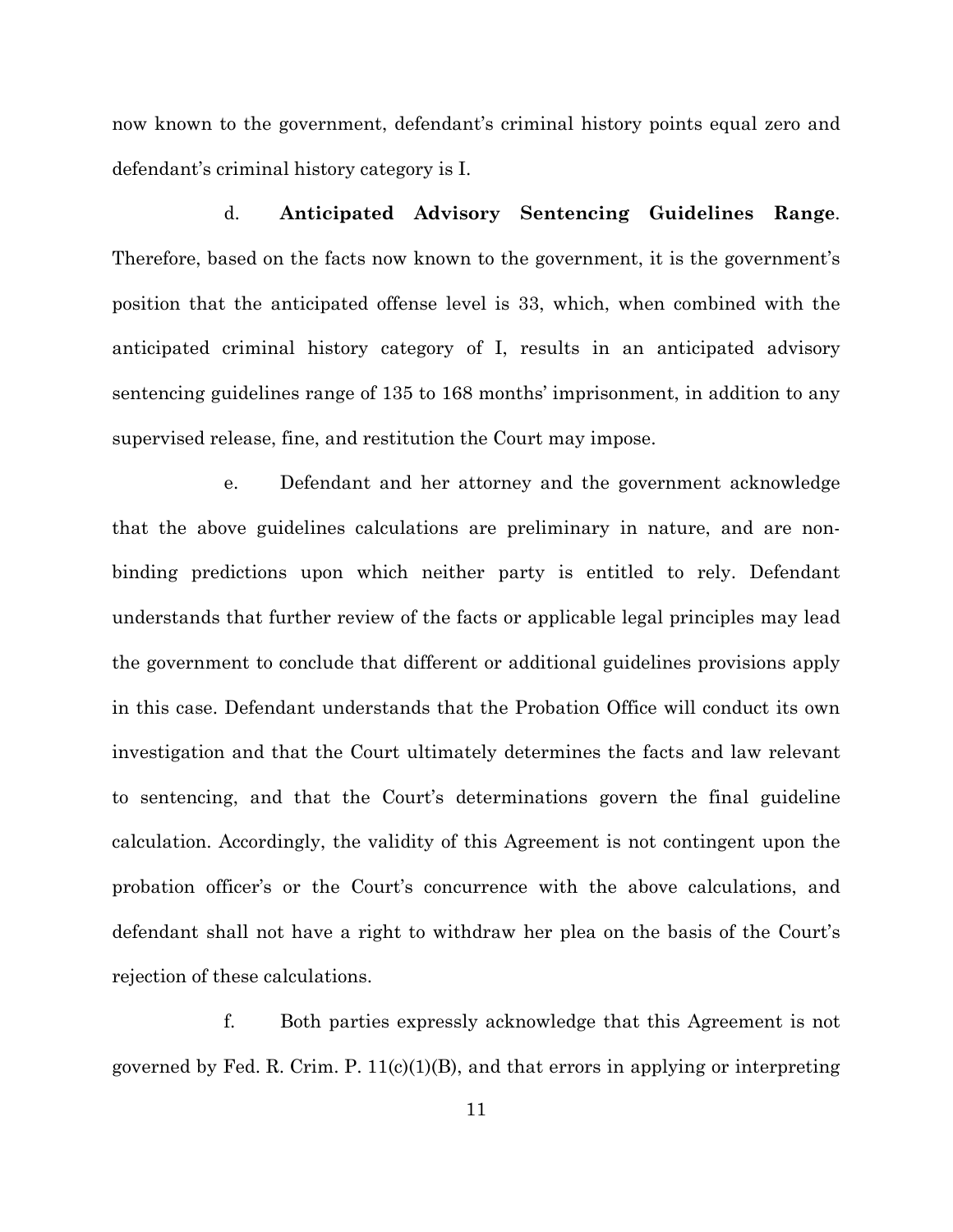any of the sentencing guidelines may be corrected by either party prior to sentencing. The parties may correct these errors either by stipulation or by a statement to the Probation Office or the Court, setting forth the disagreement regarding the applicable provisions of the guidelines. The validity of this Agreement will not be affected by such corrections, and defendant shall not have a right to withdraw her plea, nor the government the right to vacate this Agreement, on the basis of such corrections.

## **Cooperation**

11. Defendant agrees she will fully and truthfully cooperate in any matter in which she is called upon to cooperate by a representative of the United States Attorney's Office for the Northern District of Illinois. This cooperation shall include providing complete and truthful information in any investigation and pre-trial preparation and complete and truthful testimony in any criminal, civil, or administrative proceeding. Defendant agrees to the postponement of her sentencing until after the conclusion of her cooperation.

#### **Agreements Relating to Sentencing**

12. At the time of sentencing, the government shall make known to the sentencing judge the extent of defendant's cooperation. If the government determines that defendant has continued to provide full and truthful cooperation as required by this Agreement, then the government shall move the Court, pursuant to Guideline § 5Kl.l, to depart downward from the low end of the applicable guideline range, and shall recommend a sentence that includes a term of imprisonment in the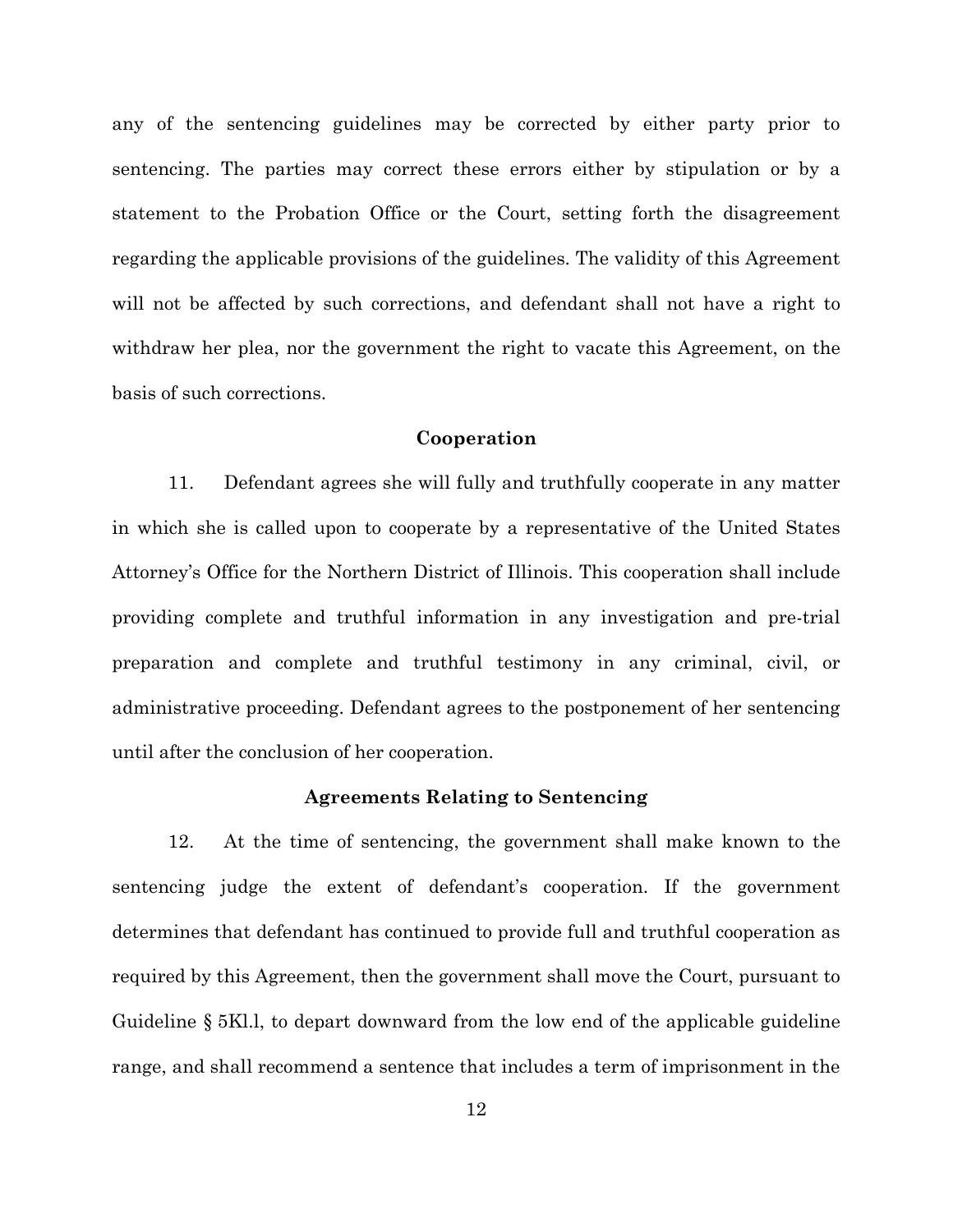custody of the Bureau of Prisons of 66 percent of the low end of the applicable guideline range. Defendant shall be free to recommend any sentence. Defendant understands that the decision to depart from the applicable guideline range rests solely with the Court.

13. If the government does not move the Court, pursuant to Guideline § 5K1.1, to depart from the applicable guideline range, as set forth above, the preceding paragraph of this Agreement will be inoperative, both parties shall be free to recommend any sentence, and the Court shall impose a sentence taking into consideration the factors set forth in 18 U.S.C. § 3553(a) as well as the Sentencing Guidelines without any downward departure for cooperation pursuant to  $\S 5K1.1$ . Defendant may not withdraw her plea of guilty because the government has failed to make a motion pursuant to Guideline § 5K1.1.

14. It is understood by the parties that the sentencing judge is neither a party to nor bound by this Agreement and may impose a sentence up to the maximum penalties as set forth above. Defendant further acknowledges that if the Court does not accept the sentencing recommendation of the parties, defendant will have no right to withdraw her guilty plea.

15. Regarding restitution, defendant acknowledges that pursuant to Title 18, United States Code, Section 3663A, the Court must order defendant, together with any jointly liable co-defendants, to make full restitution to the Chicago Public Schools in an amount to be determined by the Court at sentencing, which amount shall reflect credit for any funds repaid prior to sentencing.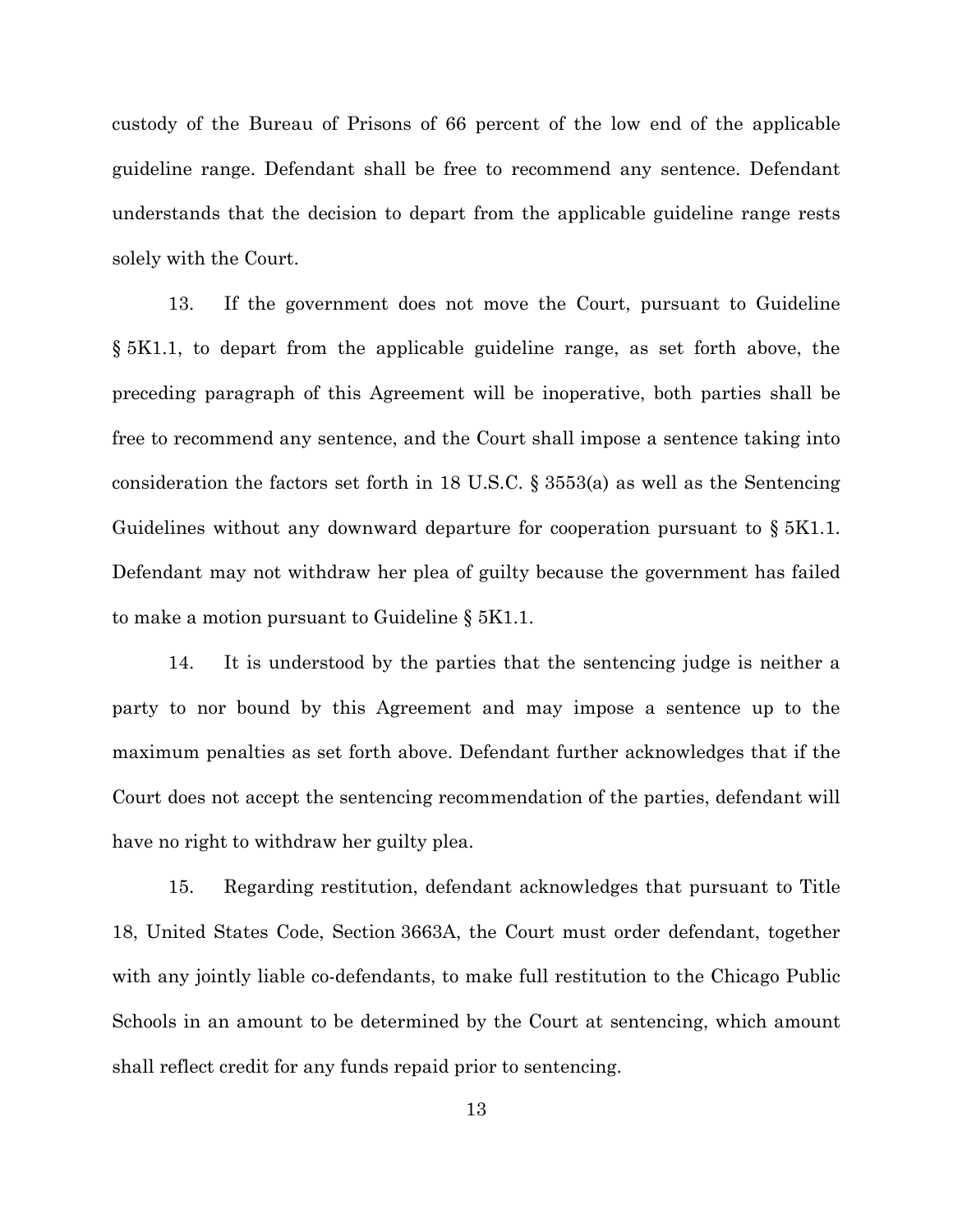16. Restitution shall be due immediately, and paid pursuant to a schedule to be set by the Court at sentencing. Defendant acknowledges that pursuant to Title 18, United States Code, Section 3664(k), she is required to notify the Court and the United States Attorney's Office of any material change in economic circumstances that might affect her ability to pay restitution.

17. Defendant agrees to pay the special assessment of \$100 at the time of sentencing with a cashier's check or money order payable to the Clerk of the U.S. District Court.

18. Defendant agrees that the United States may enforce collection of any fine or restitution imposed in this case pursuant to Title 18, United States Code, Sections 3572, 3613, and 3664(m), notwithstanding any payment schedule set by the Court.

19. After sentence has been imposed on the count to which defendant pleads guilty as agreed herein, the government will move to dismiss the remaining counts of the indictment as to defendant.

# **Acknowledgments and Waivers Regarding Plea of Guilty**

# **Nature of Agreement**

20. This Agreement is entirely voluntary and represents the entire agreement between the United States Attorney and defendant regarding defendant's criminal liability in case 15 CR 620.

21. This Agreement concerns criminal liability only. Except as expressly set forth in this Agreement, nothing herein shall constitute a limitation, waiver, or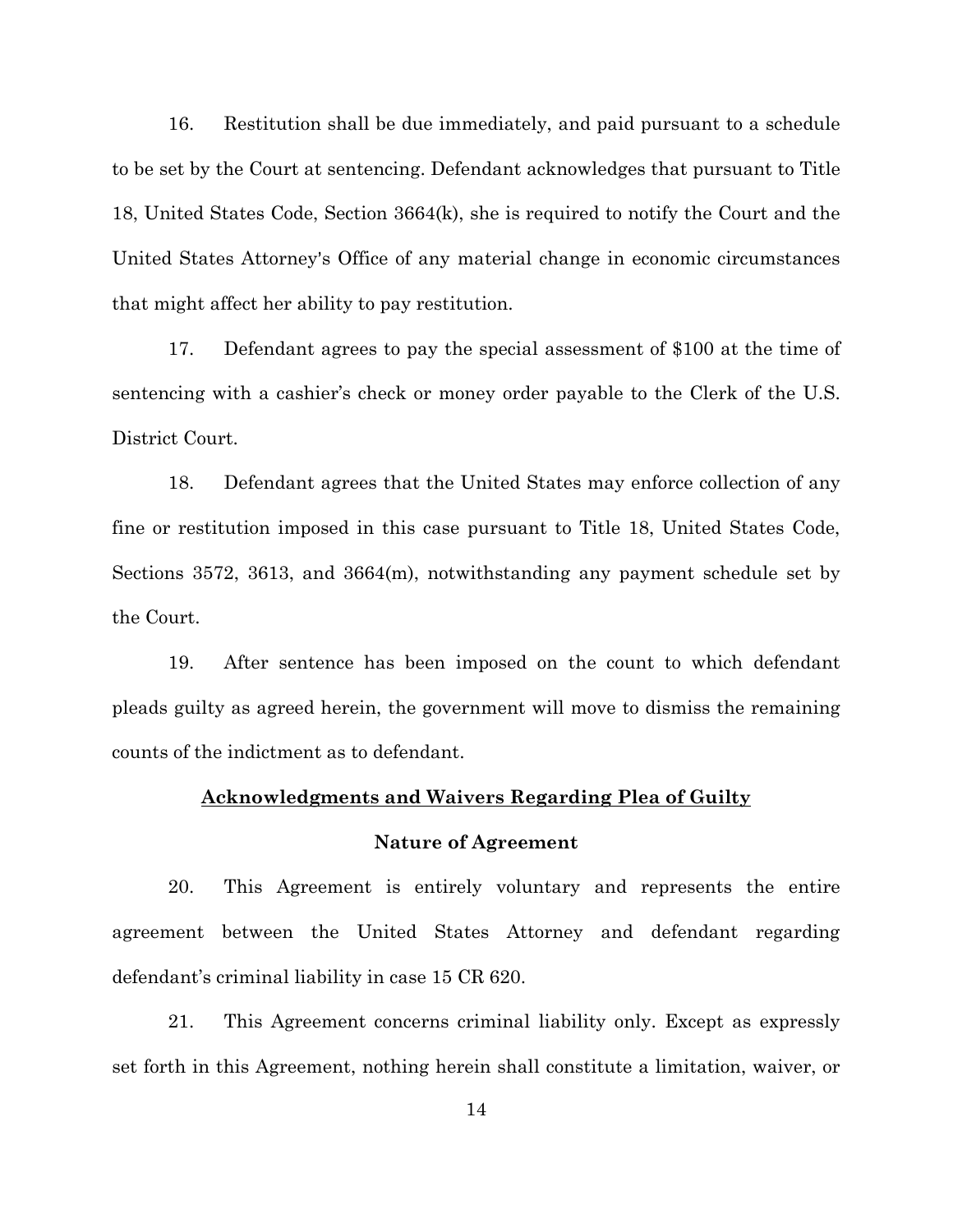release by the United States or any of its agencies of any administrative or judicial civil claim, demand, or cause of action it may have against defendant or any other person or entity. The obligations of this Agreement are limited to the United States Attorney's Office for the Northern District of Illinois and cannot bind any other federal, state, or local prosecuting, administrative, or regulatory authorities, except as expressly set forth in this Agreement.

# **Waiver of Rights**

22. Defendant understands that by pleading guilty she surrenders certain rights, including the following:

a. **Trial rights**. Defendant has the right to persist in a plea of not guilty to the charges against her, and if she does, she would have the right to a public and speedy trial.

i. The trial could be either a jury trial or a trial by the judge sitting without a jury. However, in order that the trial be conducted by the judge sitting without a jury, defendant, the government, and the judge all must agree that the trial be conducted by the judge without a jury.

ii. If the trial is a jury trial, the jury would be composed of twelve citizens from the district, selected at random. Defendant and her attorney would participate in choosing the jury by requesting that the Court remove prospective jurors for cause where actual bias or other disqualification is shown, or by removing prospective jurors without cause by exercising peremptory challenges.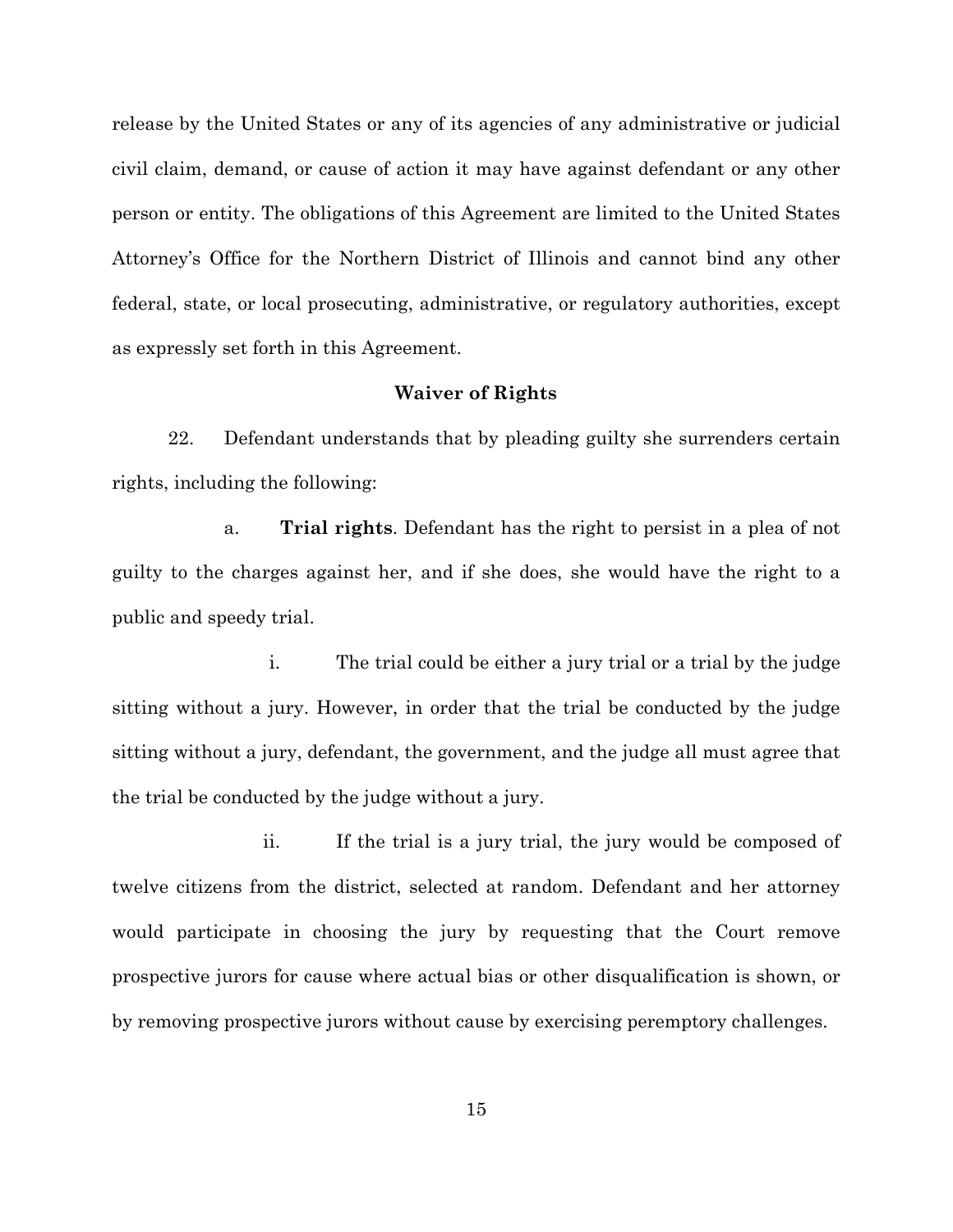iii. If the trial is a jury trial, the jury would be instructed that defendant is presumed innocent, that the government has the burden of proving defendant guilty beyond a reasonable doubt, and that the jury could not convict her unless, after hearing all the evidence, it was persuaded of her guilt beyond a reasonable doubt and that it was to consider each count of the indictment separately. The jury would have to agree unanimously as to each count before it could return a verdict of guilty or not guilty as to that count.

iv. If the trial is held by the judge without a jury, the judge would find the facts and determine, after hearing all the evidence, and considering each count separately, whether or not the judge was persuaded that the government had established defendant's guilt beyond a reasonable doubt.

v. At a trial, whether by a jury or a judge, the government would be required to present its witnesses and other evidence against defendant. Defendant would be able to confront those government witnesses and her attorney would be able to cross-examine them.

vi. At a trial, defendant could present witnesses and other evidence in her own behalf. If the witnesses for defendant would not appear voluntarily, she could require their attendance through the subpoena power of the Court. A defendant is not required to present any evidence.

b. At a trial, defendant would have a privilege against selfincrimination so that she could decline to testify, and no inference of guilt could be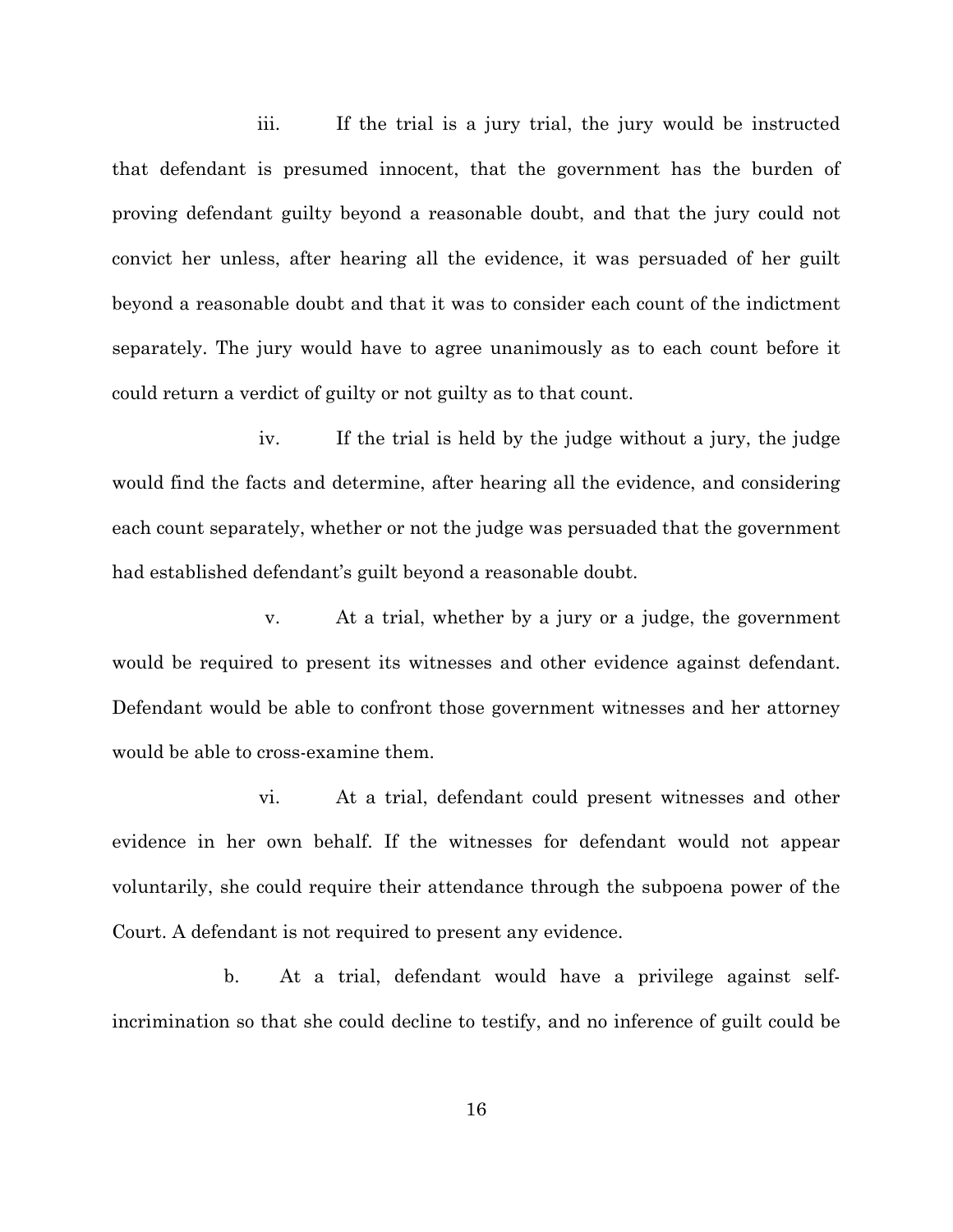drawn from her refusal to testify. If defendant desired to do so, she could testify in her own behalf.

c. **Waiver of appellate and collateral rights**. Defendant further understands she is waiving all appellate issues that might have been available if she had exercised her right to trial. Defendant is aware that Title 28, United States Code, Section 1291, and Title 18, United States Code, Section 3742, afford a defendant the right to appeal her conviction and the sentence imposed. Acknowledging this, if the government makes a motion at sentencing for a downward departure pursuant to Guideline § 5K1.1, defendant knowingly waives the right to appeal her conviction, any pre-trial rulings by the Court, and any part of the sentence (or the manner in which that sentence was determined), including any term of imprisonment and fine within the maximums provided by law, and including any order of restitution, in exchange for the concessions made by the United States in this Agreement. In addition, if the government makes a motion at sentencing for a downward departure pursuant to Guideline § 5K1.1, defendant also waives her right to challenge her conviction and sentence, and the manner in which the sentence was determined, in any collateral attack or future challenge, including but not limited to a motion brought under Title 28, United States Code, Section 2255. The waiver in this paragraph does not apply to a claim of involuntariness or ineffective assistance of counsel, nor does it prohibit defendant from seeking a reduction of sentence based directly on a change in the law that is applicable to defendant and that, prior to the filing of defendant's request for relief, has been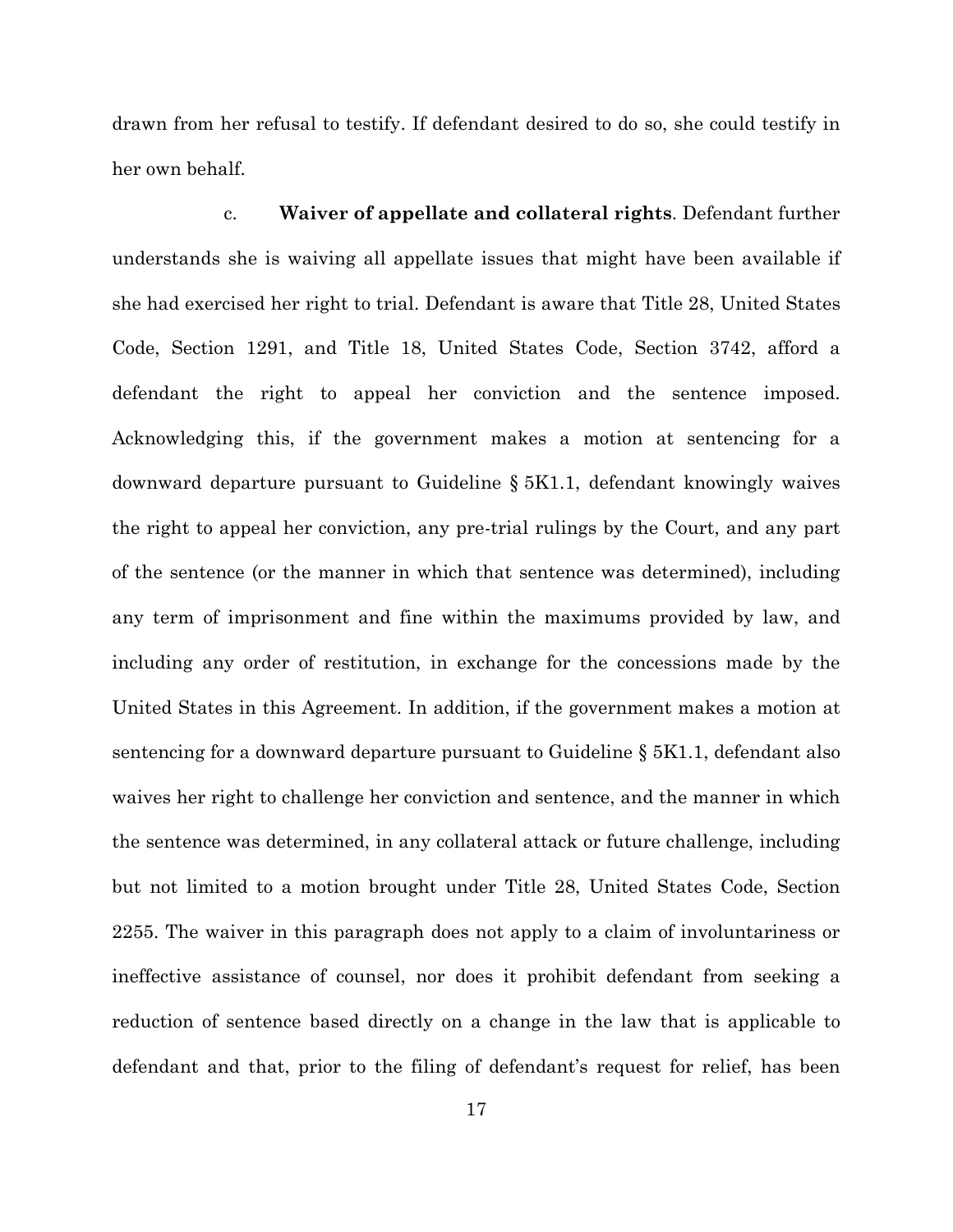expressly made retroactive by an Act of Congress, the Supreme Court, or the United States Sentencing Commission.

23. Defendant understands that by pleading guilty she is waiving all the rights set forth in the prior paragraphs. Defendant's attorney has explained those rights to her, and the consequences of her waiver of those rights.

#### **Presentence Investigation Report/Post-Sentence Supervision**

24. Defendant understands that the United States Attorney's Office in its submission to the Probation Office as part of the Pre-Sentence Report and at sentencing shall fully apprise the District Court and the Probation Office of the nature, scope, and extent of defendant's conduct regarding the charges against her, and related matters. The government will make known all matters in aggravation and mitigation relevant to sentencing, including the nature and extent of defendant's cooperation.

25. Defendant agrees to truthfully and completely execute a Financial Statement (with supporting documentation) prior to sentencing, to be provided to and shared among the Court, the Probation Office, and the United States Attorney's Office regarding all details of her financial circumstances, including her recent income tax returns as specified by the probation officer. Defendant understands that providing false or incomplete information, or refusing to provide this information, may be used as a basis for denial of a reduction for acceptance of responsibility pursuant to Guideline § 3E1.1 and enhancement of her sentence for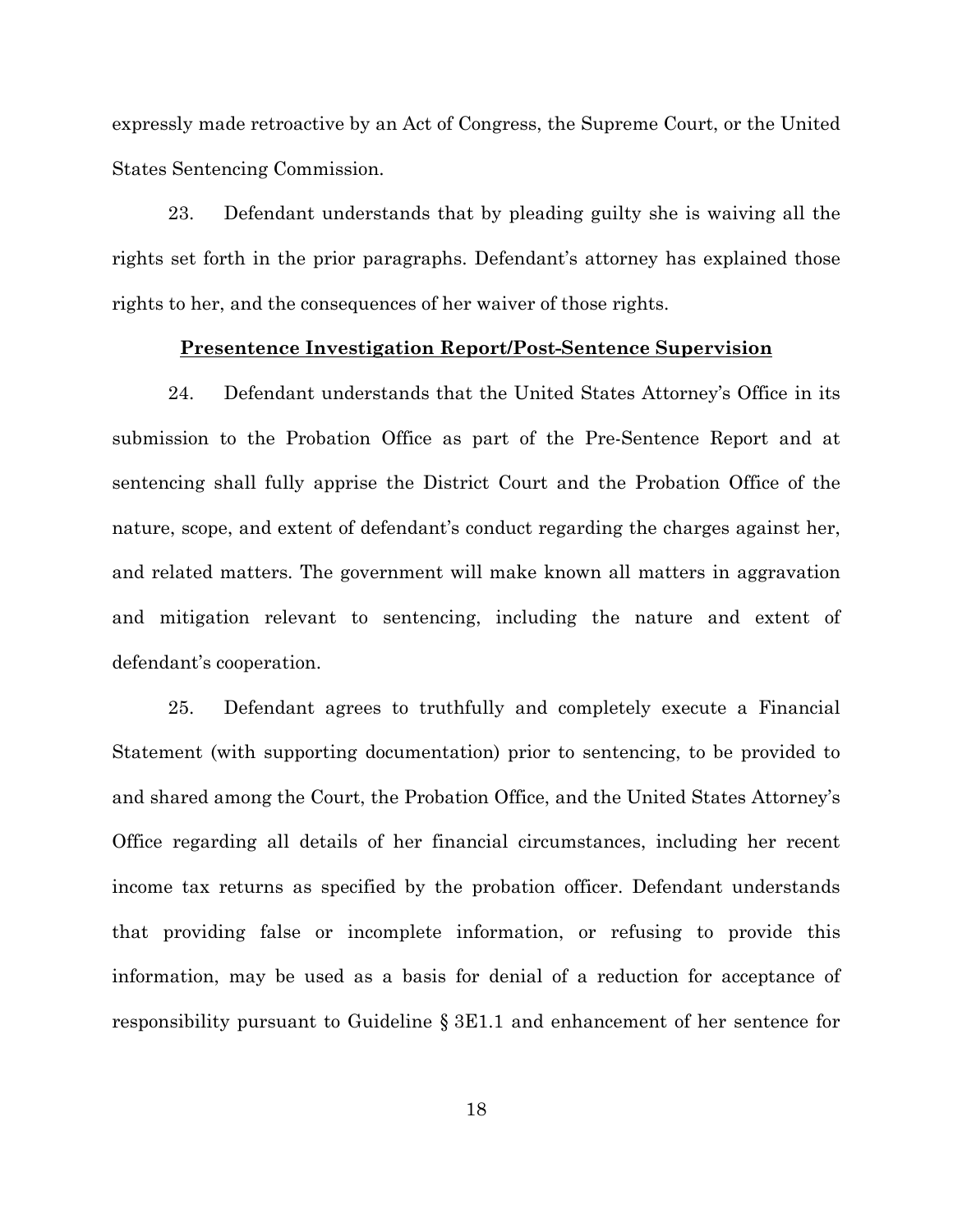obstruction of justice under Guideline § 3C1.1, and may be prosecuted as a violation of Title 18, United States Code, Section 1001 or as a contempt of the Court.

26. For the purpose of monitoring defendant's compliance with her obligations to pay a fine and restitution during any term of supervised release or probation to which defendant is sentenced, defendant further consents to the disclosure by the IRS to the Probation Office and the United States Attorney's Office of defendant's individual income tax returns (together with extensions, correspondence, and other tax information) filed subsequent to defendant's sentencing, to and including the final year of any period of supervised release or probation to which defendant is sentenced. Defendant also agrees that a certified copy of this Agreement shall be sufficient evidence of defendant's request to the IRS to disclose the returns and return information, as provided for in Title 26, United States Code, Section 6103(b).

#### **Other Terms**

27. Defendant agrees to cooperate with the United States Attorney's Office in collecting any unpaid fine and restitution for which defendant is liable, including providing financial statements and supporting records as requested by the United States Attorney's Office.

28. Defendant understands that, if convicted, a defendant who is not a United States citizen may be removed from the United States, denied citizenship, and denied admission to the United States in the future.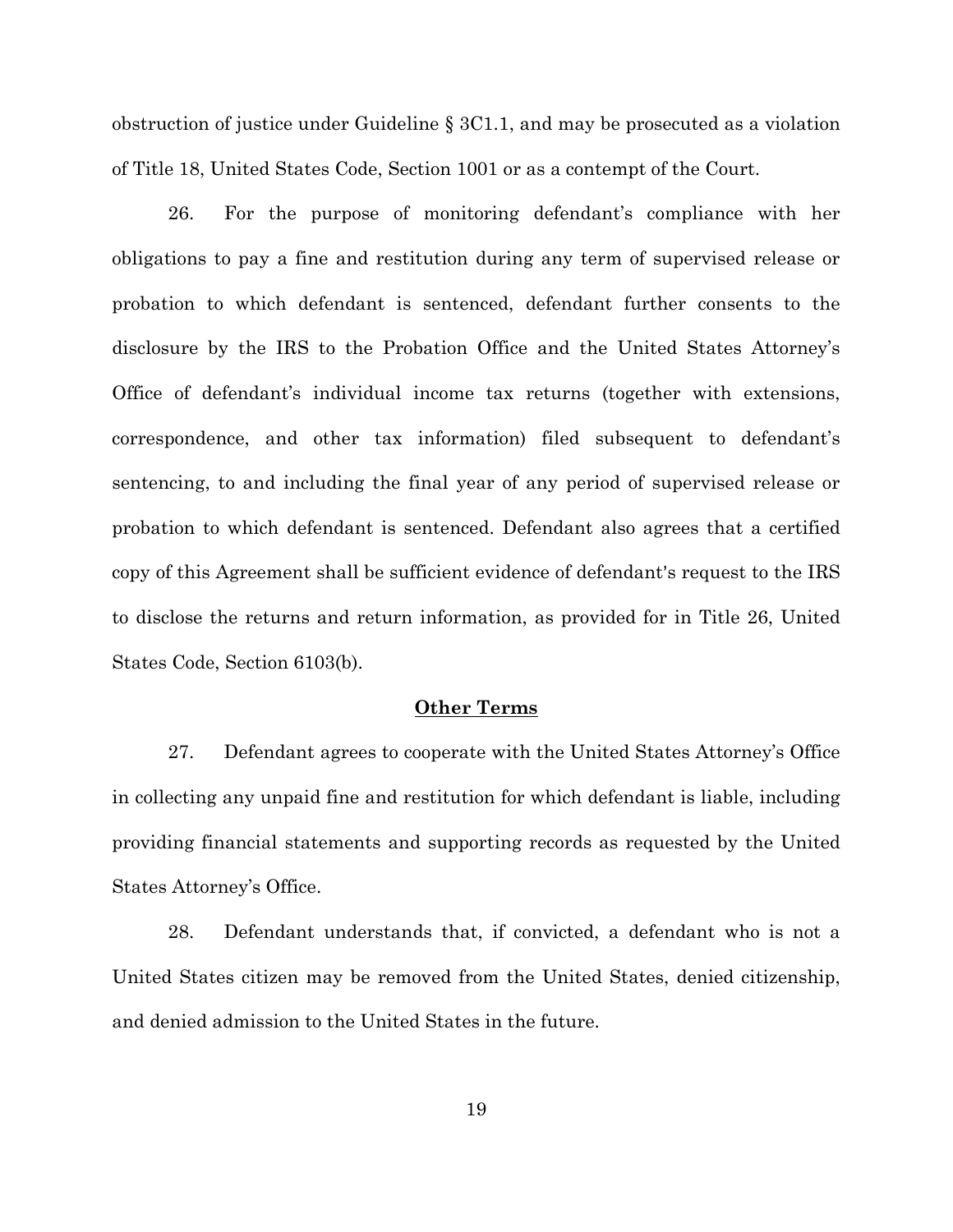## **Conclusion**

29. Defendant understands that this Agreement will be filed with the Court, will become a matter of public record, and may be disclosed to any person.

30. Defendant understands that her compliance with each part of this Agreement extends throughout the period of her sentence, and failure to abide by any term of the Agreement is a violation of the Agreement. Defendant further understands that in the event she violates this Agreement, the government, at its option, may move to vacate the Agreement, rendering it null and void, and thereafter prosecute defendant not subject to any of the limits set forth in this Agreement, or may move to resentence defendant or require defendant's specific performance of this Agreement. Defendant understands and agrees that in the event that the Court permits defendant to withdraw from this Agreement, or defendant breaches any of its terms and the government elects to void the Agreement and prosecute defendant, any prosecutions that are not time-barred by the applicable statute of limitations on the date of the signing of this Agreement may be commenced against defendant in accordance with this paragraph, notwithstanding the expiration of the statute of limitations between the signing of this Agreement and the commencement of such prosecutions.

31. Should the judge refuse to accept defendant's plea of guilty, this Agreement shall become null and void and neither party will be bound to it.